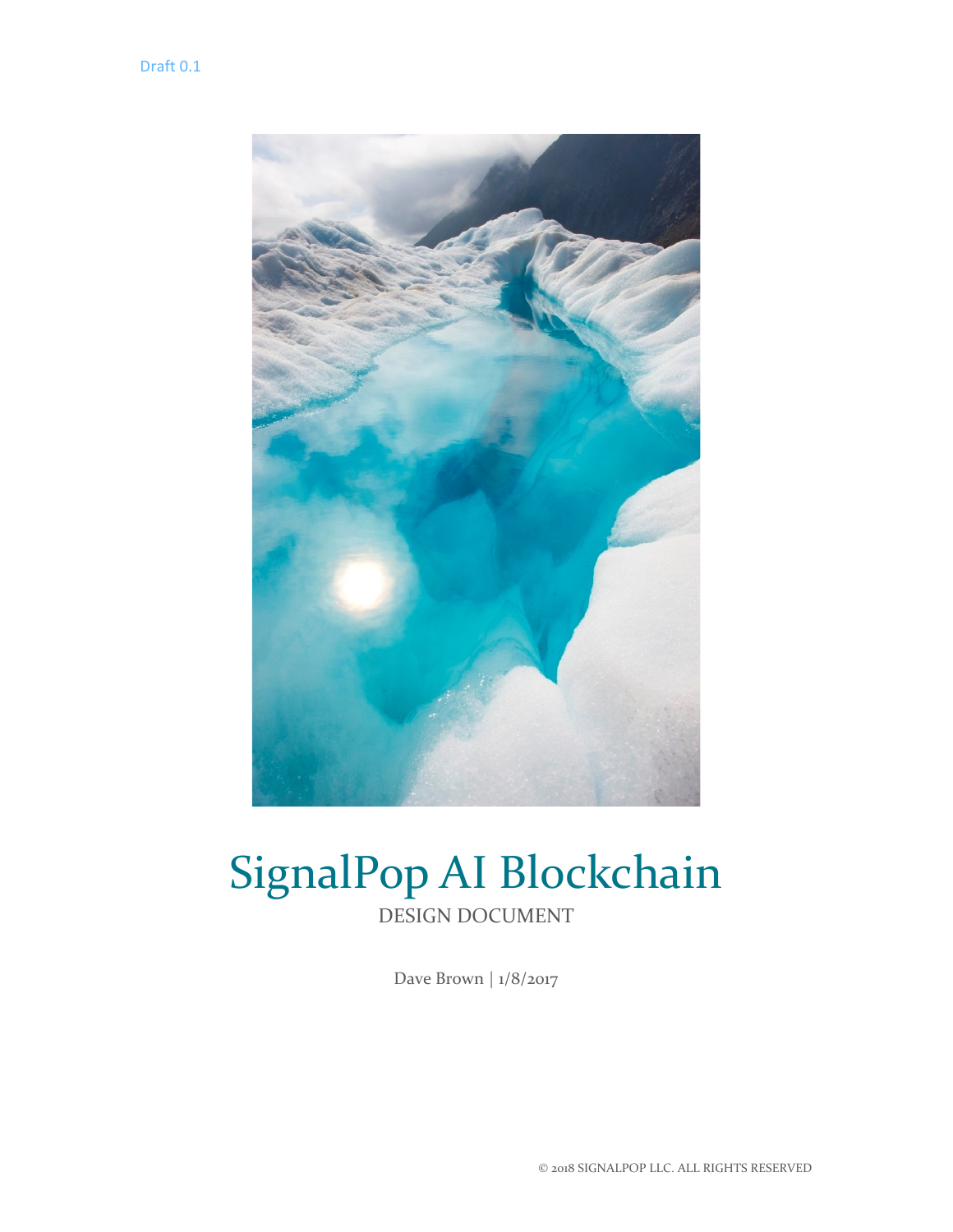## Contents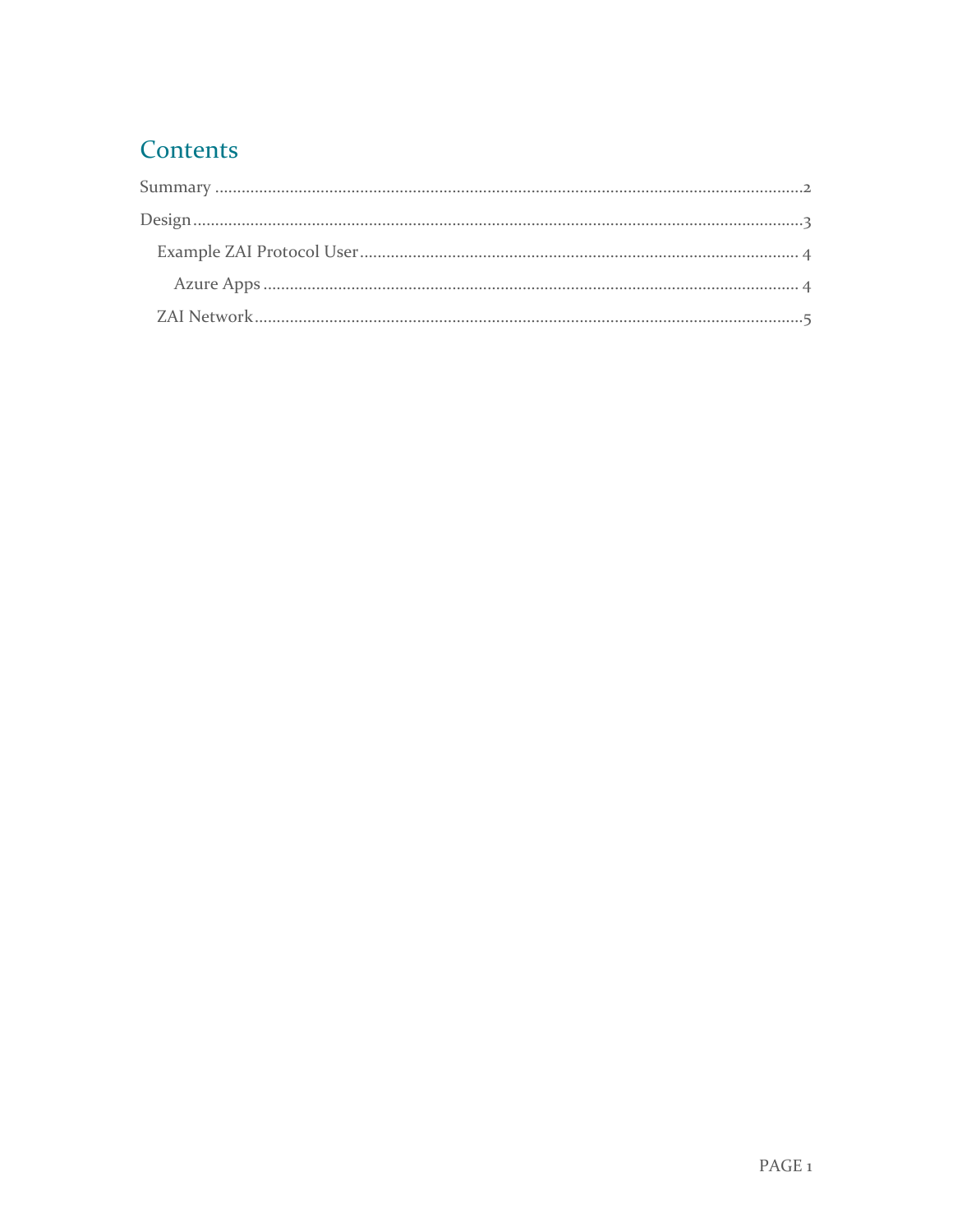### <span id="page-2-0"></span>Summary

The SignalPop AI Blockchain is an architecture that brokers AI work packages built from data sets created by data providers, to AI Miners and AI Mining Pools that leverage the vast amount of computing power currently used to mine cryptocurrencies such as Ethereum.

Sometime in 2018, the Ethereum group is anticipated to change from a Proof of Work algorithm to a Proof of State algorithm, which will make mining Ethereum obsolete and leave a vast amount of GPU computing power looking for work. We see this as an opportune time to offer a solution that allows these miners to continue reaping the benefits of mining with their CUDA based hardware. However, instead of mining a cryptocurrency transaction, they will be offered the opportunity to mine an AI transaction that consists of an AI work package seeking an answer using artificial intelligence.

Each AI work package contains an API location (e.g. a REST+JSON API url) used by the Miner to collect the data, the answer sought, the accuracy requirement, and the maximum amount of time to work on the problem (e.g. the gas limit). Once a solution is found for the problem that meets the accuracy requirement, the solution (trained weights) is posted back using the work package API. If accepted, a transaction is added to the block chain that compensates for the work performed. To verify each transaction, the server posts another work package with a testing request (of the solution) is posted back to a trusted mining pool (e.g. internal pool) and if the accuracy received back matches or beats that of the original training work package, the original Miner and Verification Miner are compensated for their work.

A third type of work package involves running a trained solution against a live data item. For the sake of speed and scalability, this work is run directly in the cloud by the user, and incur a nominal cloud transaction fee on each run, a portion of which is paid to the cloud vendor used.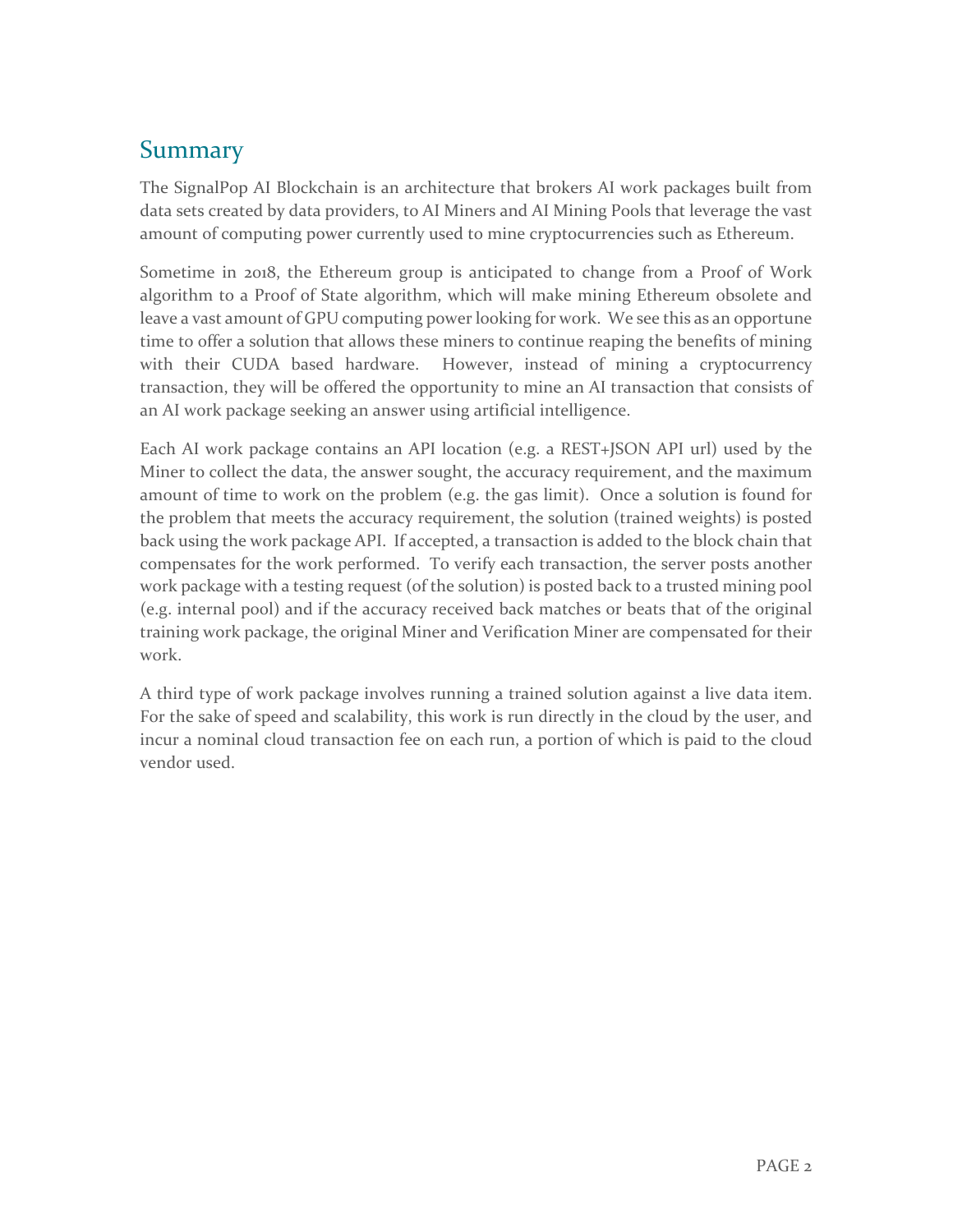### <span id="page-3-0"></span>Design

The ZAI system is designed to decentralize the process of completing AI work packages which are based on a universal data/model format that can be solved by either running a full node or working with a pool that runs a full node.



*Figure 1 ZAI Ecosystem*

The ZAI Ecosystem involves the ZAI Network of Ethereum based ZAI Nodes and the ZAI Protocol Users that use the network to solve GPU consuming AI problems.

All interactions with the ZAI network take place via the ZAI protocol which is made up of the ZAI transaction and a set of ZAI REST API calls used to get work and return results.

*All Miners are paid in ZAI at the current exchange rate of ZAI/ETH whereby the conversion costs users less than the going rate to rent the same hardware in the Cloud.*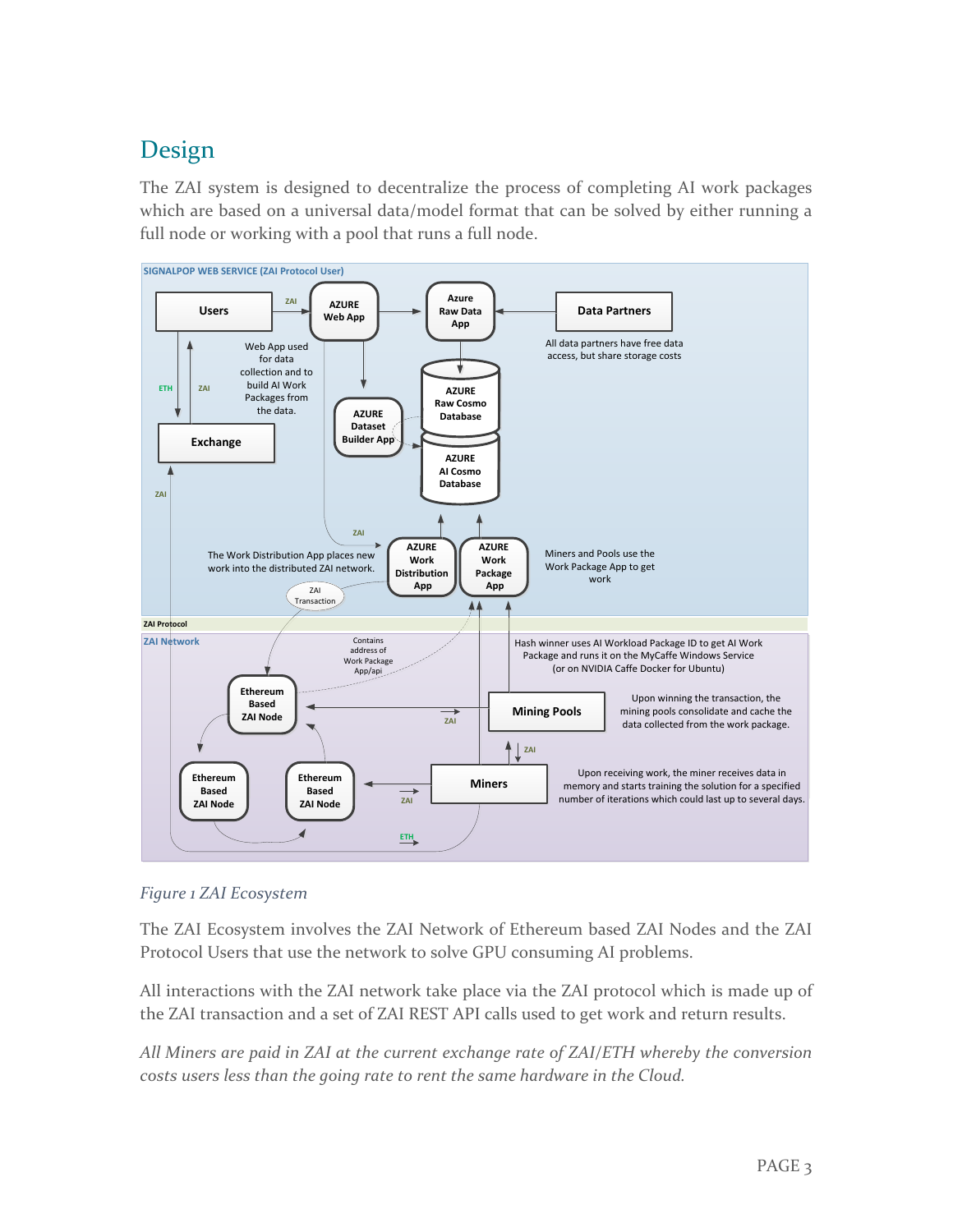#### <span id="page-4-0"></span>EXAMPLE ZAI PROTOCOL USER

The SignalPop Analytics Web Service is an example ZAI Protocol user in that the service builds AI Work Packages to be solved which are then referenced in ZAI transactions for the Miners to pick-up and solve. This section describes the items that make up this example, however the only requirement to become a ZAI Protocol User is to just support the ZAI transactions and back-end ZAI REST API. With this support anyone can become a ZAI Protocol User and feed AI work into the ZAI network all of which further support the ZAI token used to purchase AI capacity. ZAI tokens are purchased with ETH tokens which are then passed along to miners performing the actual mining work.

Each of the items making up a Protocol User of the ZAI system have the following needs and roles.

**Users** – the ZAI system is designed to provide users with the lowest cost AI analytics across a wide range of uniform data sets. With this system, users can solve a wide range of problems that require artificial intelligence - from determining the most optimal Facebook audience, to discovering the most likely attributes to a given medical condition. To get started, the user first selects the data that they want to use, collect if not already collected, and then build and AI work package that finds the best AI model to solve the problem that they are seeking an answer to.

**Data Partners** – data partners are companies who have data to analyze that requires AI data analysis. However, data partners also have another more important need – cheap access to large amounts of data. By giving data providers full access to the raw data collected at the shared cost of storage in the cloud, data providers benefit from cheap access to very large community datasets.

**Exchange** – in order to accelerate the acceptance of the ZAI token, initially SignalPop will partner with a company to facilitate the ICO and act as an Exchange for the ZAI tokens and ETH. Initially we will mainly exchange our tokens in ETH for our target miners are mainly pre POS Ethereum miners and we would like to make their transition from ETH mining to ZAI mining as simple as possible so as to efficiently gain a larger Mining community.

#### <span id="page-4-1"></span>Azure Apps

Users of the SignalPop Analytics system use Azure Service Fabric Apps to interact with the Web Analytics System. The following Azure Web Apps are used.

**Azure Web App** – each Web App is designed to solve a User's specific problem. For example, the Facebook Audience Analysis app provides the user with visualizations of their target audience, what they prefer and where they are. In addition, the app uses AI to determine the most important attributes of their audience and automatically builds populates their Facebook App with the best audience specification so that they can easily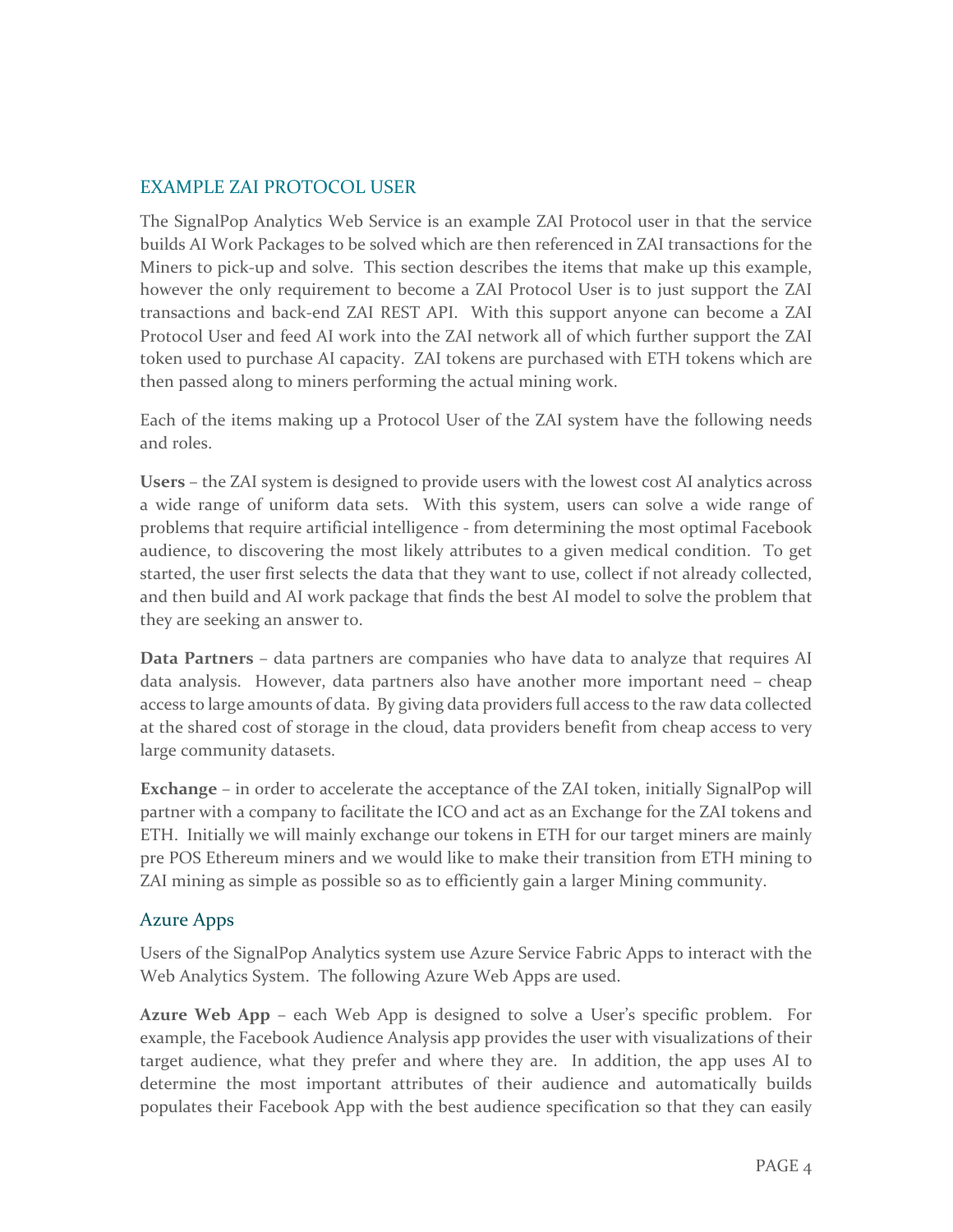and more effectively target their audience. Other Web App's are designed to solve other user problems, but each share the underlying raw database and AI Work Package builder that follows the ZAI protocol.

**Azure Raw Data App** – the raw data app is responsible for collecting data and storing it in the Azure Raw Data Cosmo database. Facebook data is collected using the Facebook Raw Data App. Each raw data app must support the underlying Attribute database schema of the Raw Database.

**Azure Dataset Builder App** – each AI work package comprises a dataset and a proposed initial AI model description. The Azure Dataset builder creates each dataset by collecting all required data from the raw database and using it to construct the uniformly formatted dataset that makes up an AI work package. All datasets are stored in the Azure AI Cosmo Database.

**Azure Work Distribution App** – the work distribution app is responsible for taking unsolved work packages from the Azure AI Cosmo Database and placing a request to solve them into a ZAI transaction which is then placed into the ZAI network by adding the transaction to a set of nodes. Using the Ethereum base network technology the transaction is the propagated to the block chain of all nodes in the network.

**Azure AI Work Package App** – the work package app fully supports the REST API portion of the ZAI protocol to fulfill work requests, receive results and verify the results. Each result received is verified by creating a new ZAI transaction requesting a test result. If the test result meets or exceeds the original result, the work is compensated for using ZAI tokens.

### <span id="page-5-0"></span>ZAI NETWORK

Up until now, we have been discussing an example of a ZAI Protocol User. Next we will discuss the ZAI Network that uses the ZAI Protocol itself to dole out AI work.

**ZAI Protocol** – the protocol defines the contents of each ZAI transaction payload (typically the gas limit + the AI Work Package url). In addition, the protocol defines the API implemented by each AI Work Package App to dole out work, receive results and verify the results. Only results verified by trusted Miners are then accepted and compensated for to ward of hacking attacks.

**ZAI Transaction** - the basis of passing work into the ZAI network is the ZAI Transaction. Each transaction is an Ethereum based smart contract that facilitates an amount of work (specified in gas) to be performed on an AI work package. Each transaction is placed in the ZAI block chain allowing operating nodes to pick-up and complete the work using the transaction payload which contains the url to the Work Package App that hands out the actual work package.